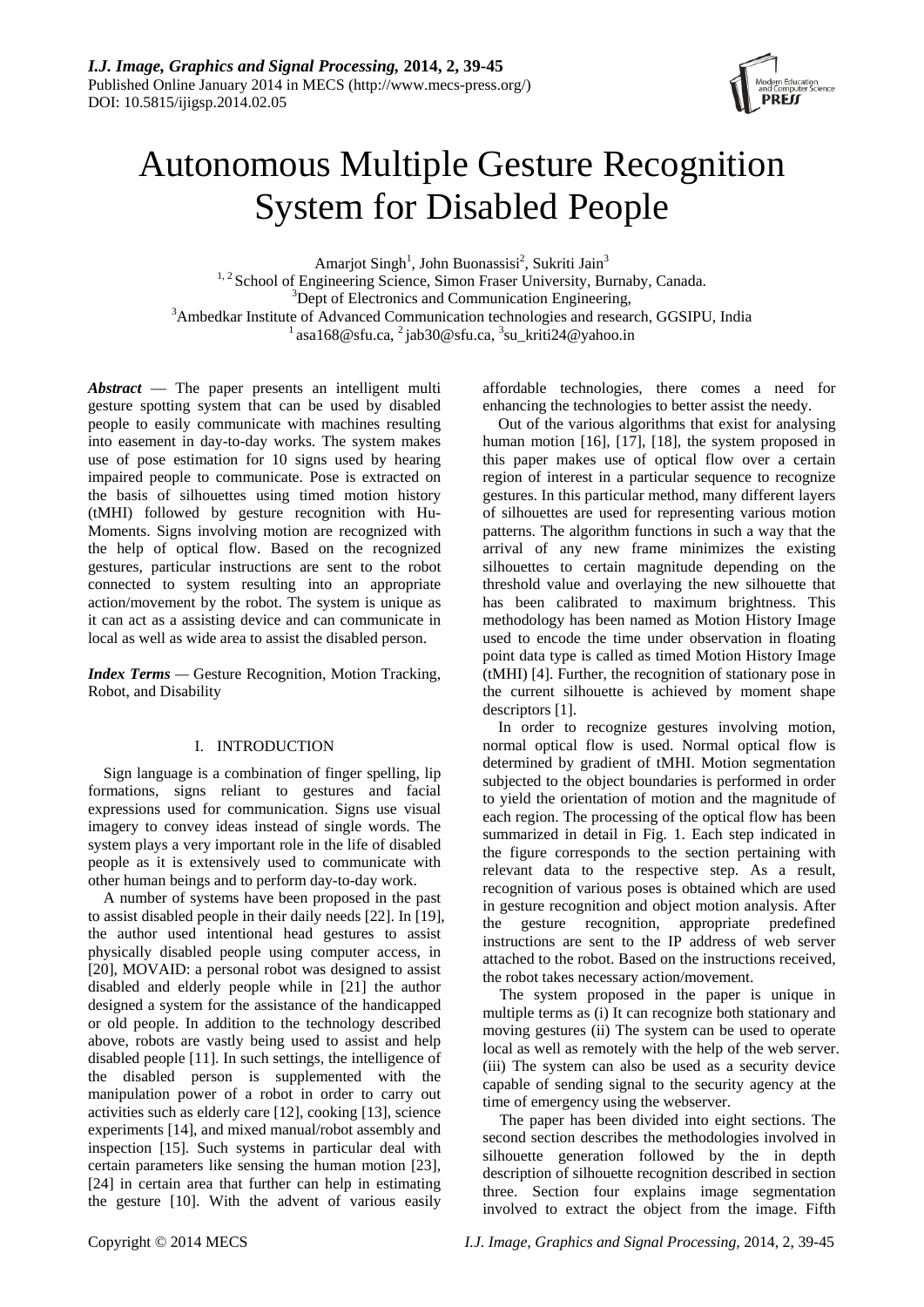

Figure 1. Process Flow Chart

section is used to describe now to match and identify different hand gestures, while the sixth section is used to describe the established system. Section seven shows and explains the results of experimentation. Finally, section eight vindicates the conclusion.

#### II. MOTION AND POSE ESTIMATION

The motion and pose estimation process is divided into three major steps (i) silhouette generation (ii) Computing motion history gradients. There are many algorithms that can be used for the generation of silhouettes like color histogram [7], back projection [8], stereo depth subtraction [9] etc. The paper uses a simple method for background subtraction for implementing silhouettes.

# *A. Silhouette Generation using Timed Motion History Images (tMHI)*

A number of methods like mean shift estimation, histogram analysis, mixed Gaussian approach have been applied for back ground subtraction [2] but we will focus on a rather simpler methodology. This paper uses a naïve method for background subtraction. The pixels, which are a set number of standard deviations from the mean RGB background, constitute the foreground label. First, noise is removed by the pixel dilation and region growing method. The silhouette is further extracted from the background using tMHI. The algorithm functions in such a way that the arrival of any new frame minimizes the existing silhouettes to certain magnitude depending on the threshold value and overlaying the new silhouette that has been calibrated to maximum brightness. As mentioned earlier, we make use of floating point Motion History Image [4] wherein,



Figure 2. Process Flow chart for Motion Segmentation

new silhouette values are concatenated in with a floating point timestamp in the format: seconds.milliseconds. MHI is then updated as:

$$
tMHI_{a}(x, y) = \begin{cases} \beta & \text{if} \quad current \quad silhouette \quad at(x, y) \\ 0 & \text{else} \quad \text{if} \quad tMHI_{a}(x, y) < (\beta - \alpha) \end{cases} (1)
$$

Where  $\beta$  denotes the current timestamp,  $\alpha$  the maximum time duration constant pertaining to the template. The advantage with this algorithm is that it makes our representation independent of the speed of the system or the frame rate such that irrespective of the capture rates, the same MHI area will be covered for a given gesture. Such representation is known as *timed Motion History Image* (tMHI).

A major constraint in the usage of silhouettes is that no motion of the object under survey can be seen in the body region, for example if hands are moved in front of the human body they can't be extracted or differentiated from the obtained silhouette. The problem can be overcome by either the usage of multiple camera views simultaneously or by segmenting the flesh colored regions separately and overlay them while crossing the foreground silhouette.

#### *B. Motion History Gradients*

It is interesting to note that in an image, taking the gradients of tMHI, would yield the direction of the vectors pointing in the direction of the movement of the object. Also, each of these gradient vectors would be orthogonal to the boundaries of the motion of the object at each step, yielding a normal optical flow representation. Efficient evaluation of the gradients of tMHI is then carried out by convolution with separate Sobel filters in the coordinate direction thereby yielding the spatial derivatives  $\mathbb{E}_{\mathbf{x}}(\overline{\mathbf{x}} \overline{\mathbf{y}})$  and  $\mathbb{E}_{\mathbf{y}}(\overline{\mathbf{x}} \overline{\mathbf{y}})$ . It is also noted that the calculation of the gradient information is to be restricted only to the locations within the tMHI.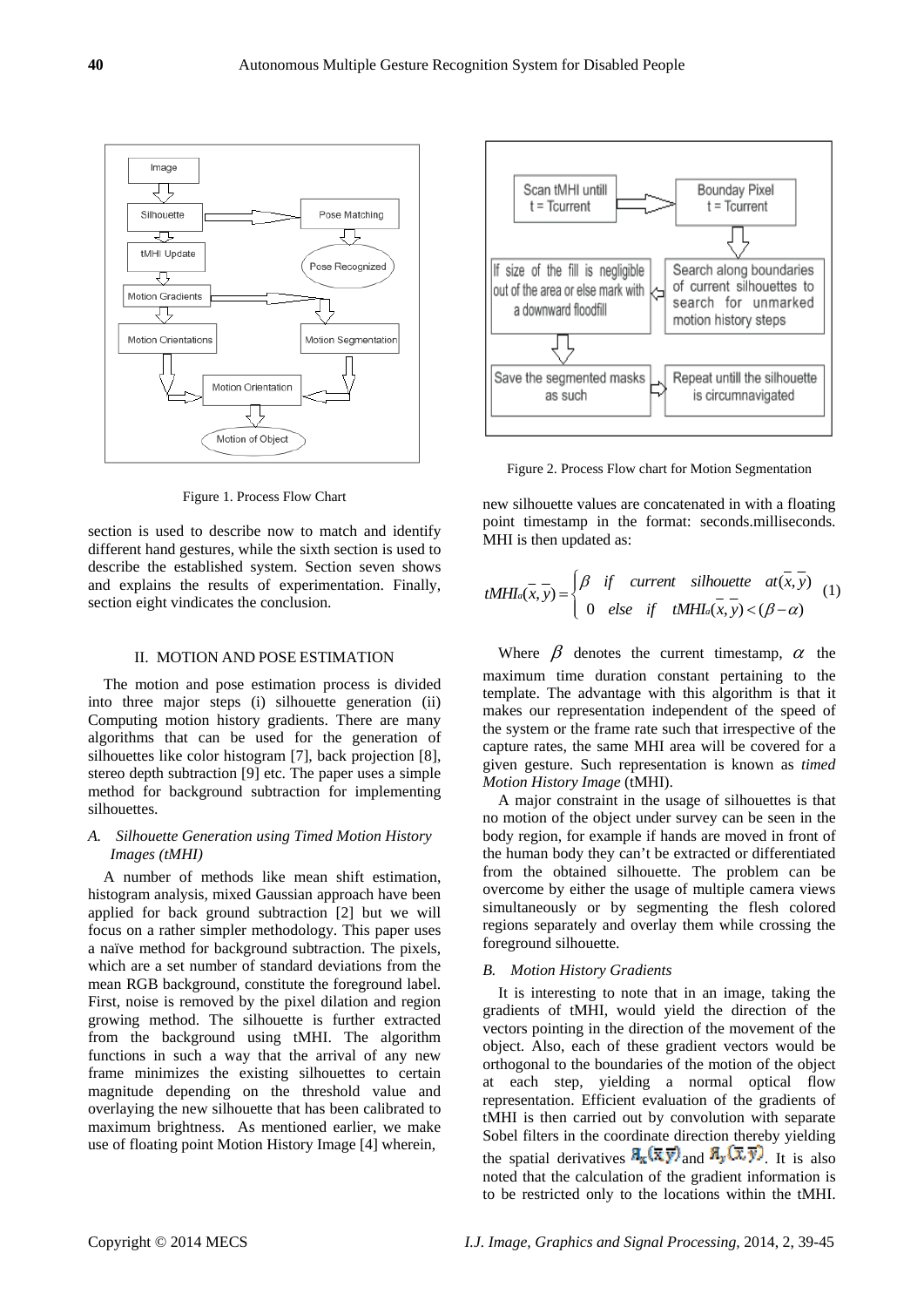

Fig. 3 Contour Generation of gestures from Video Sequence



Fig. 4 Gestures combined with motion

The application of the above method should not be carried out for the surrounding boundary of the tMHI as this would include non-silhouette pixels, which can lead to corruption of the results. It is also noted that the use of the gradients of the MHI pixels with a contrast either too low or too high within their neighborhood should be avoided. As a further step, we can extract the motion features of the object to varying scale. For example, a radial histogram of the motion orientation can be generated which can be used for direct recognitions [4]. We emphasize on a relatively simple method of global motion orientation as described in the next section.

# III. GLOBAL GRADIENT ORIENTATION

In order to impart more importance to the most current motion within the given template, calculation of the global orientation should be weighted by normalized tMHI values [4]. This can be carried out by:

$$
\overline{\theta} = \theta_{ref} + \frac{\sum_{\overline{x},\overline{y}} angDiff(\theta(\overline{x}, \overline{y}), \theta_{ref}) \times (\beta, \alpha, tMHI_{\alpha}(\overline{x}, \overline{y}))}{\sum_{\overline{x}, \overline{y}} norm(\beta, \alpha, tMHI_{\alpha}(\overline{x}, \overline{y}))}
$$
(2)

where  $\overline{\theta}$  denotes the global motion orientation,  $\theta_{ref}$ the base reference angle,  $\theta(x, y)$  the motion orientation map derived from gradient convolutions,  $norm(\beta, \alpha, tMHI_a(x, y))$  the normalized tMHI value and  $angDiff(\theta(x, y), \theta_{ref})$  the minimum signed angular difference of an orientation from the reference angle. The problems associated with the averaging circular distance measurements brings in the necessity for the usage of histogram based reference angle.

### IV.MOTION SEGMENTATION

It is important for a segmentation scheme to know what is being segmented in a particular framework. One of the common methods used to extract objects is by collection of blobs of similar direction and motion [5]. However it doesn't guarantee that the motion corresponds to the actual movement of objects in a scene. The interest of the author is to group all the motion produced by the motion of the parts or the whole of the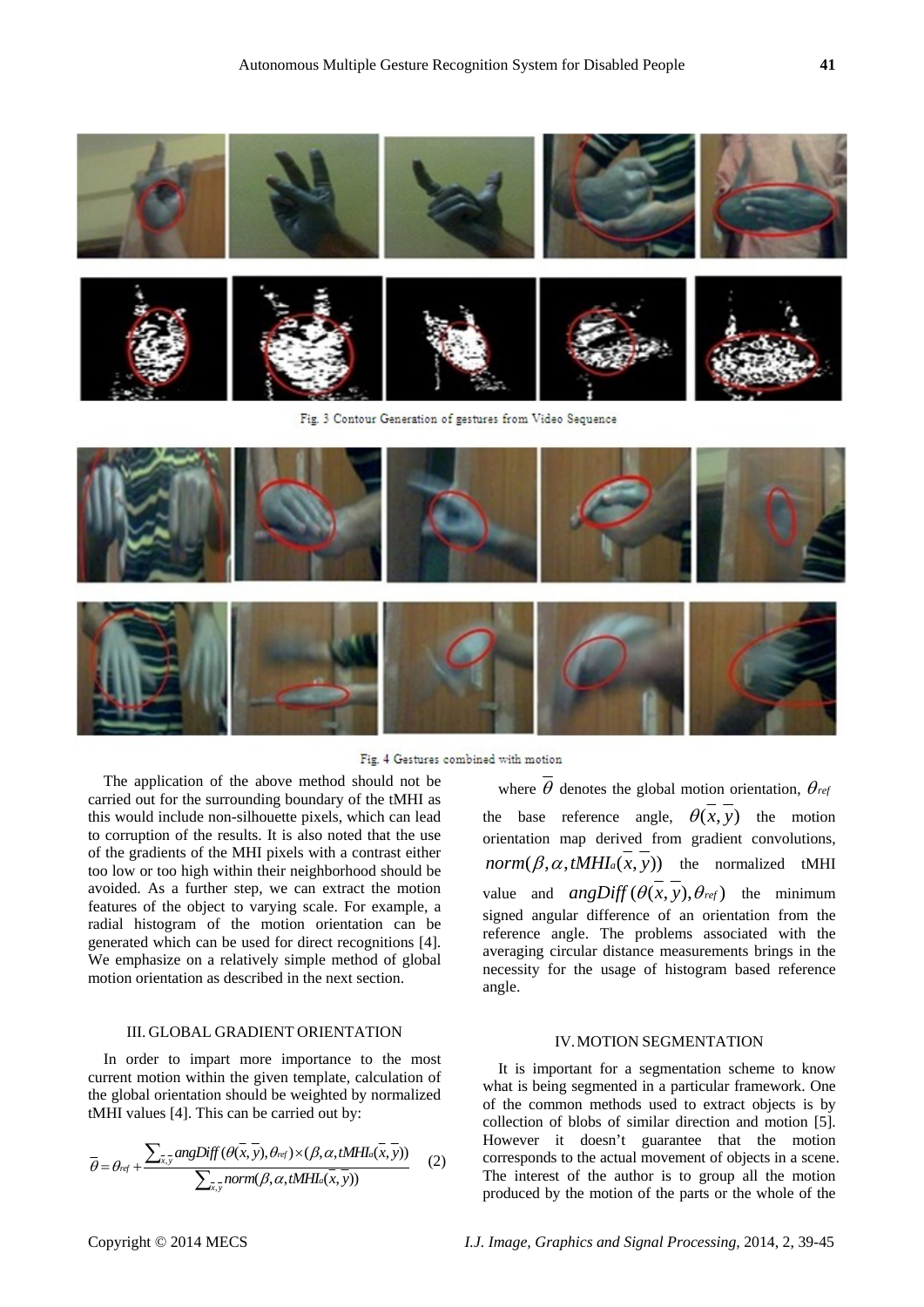

Fig.5 Silhouette for stationary gestures

| Test           | <b>Hand</b> | II Hand | <b>IV</b> Hand | Aboard | All Gone |
|----------------|-------------|---------|----------------|--------|----------|
| <b>I</b> Hand  | 15          | 443     | 421            | 8570   | 9870     |
| II Hand        | 357         | 11      | 183            | 11012  | 14350    |
| <b>IV</b> Hand | 483         | 147     | 29             | 11156  | 14290    |
| Aboard         | 4734        | 5849    | 5936           | 18     | 11287    |
| All Gone       | 2467        | 2856    | 2945           | 11845  | 16       |

Fig. 6 Results of pose recognition on distance grounds

object of interest. This drawback can be overcome by marking the motion regions associated with the current silhouette with the help of downward stepping flood fill. The area of motion directly attached to the parts of the object of interest can be easily identified.

## *A. Motion associated with the objects*

As per the construction, the silhouette with the most recent timestamp has the maximal values in the tMHI. The image is scanned until a similar value is found and then we walk along the silhouette to explore the areas of motion. Let *dX* be the threshold time difference. The algorithm given below describes the procedure for creating masks in order to segment the associated areas of motion. The block diagram for the algorithm is shown in Fig. 2. The step-by-step methodology is explained below:

- 1. Scan the tMHI until we find a pixel of the current timestamp. This is a boundary pixel of the most recent silhouette (Fig. 6.).
- 2. "Walk" around the boundary of the current silhouette region looking outside for recent (within *dX*) unmarked motion history "steps".



Fig.7 tMHI sequence for block motion



Fig.8 Global Motion Direction for Alive Gestures represented using Optical Flow

- When a suitable step is found, mark it with a downward flood fill. If the size of the fill isn't big enough, zero out the area.
- 3. Store the segmented motion masks that were found.
- 4. Continue the boundary "walk" until the silhouette has been circumnavigated.

"Downfill" in this algorithm stands for the floodfills that fill the pixels with the same value or lower the pixels with a value lower than the current pixel being filled. The segmentation algorithm is a function of: (1) The maximum permissible limit of the downward step distance  $dX$ ; (2) The minimum permissible limit of the downward flood fill.

The masks produced by the above algorithm are made use of in the selection of the valid motion history gradients. The segmented regions then are labelled with the respective weighted regional orientation as mentioned in Section 3. This ensures the connectivity of the motion regions with the objects as these masks derive directly from the past motion that spills from the current silhouette boundary of the object. The examples for the above principle are given in the below section.

| Gesture    | ⊝   at T=1 | ⊖   at T=5 | ⊝   at T=20 | $\Theta$ at T=40 | $\Theta$ at T=60 |
|------------|------------|------------|-------------|------------------|------------------|
| Dig<br>Eat | 0.28       | 1.44       | 8.92        | 12.64            | 16.73            |
|            | 0.9        | 1.78       | 5.67        | 11.67            | 13.44            |
| Give       | 0.47       | 15.46      | 37.82       | 63.48            | 102.58           |
| Walk       | 0.53       | 4.34       | 18.44       | 26.87            | 38.43            |
| Alone      | 0.61       | 2.89       | 16.22       | 59.65            | 68.33            |

TABLE 2. OPTICAL FLOW VARIATION OF EACH GESTURE FOR DIFFERENT TIME STAMPS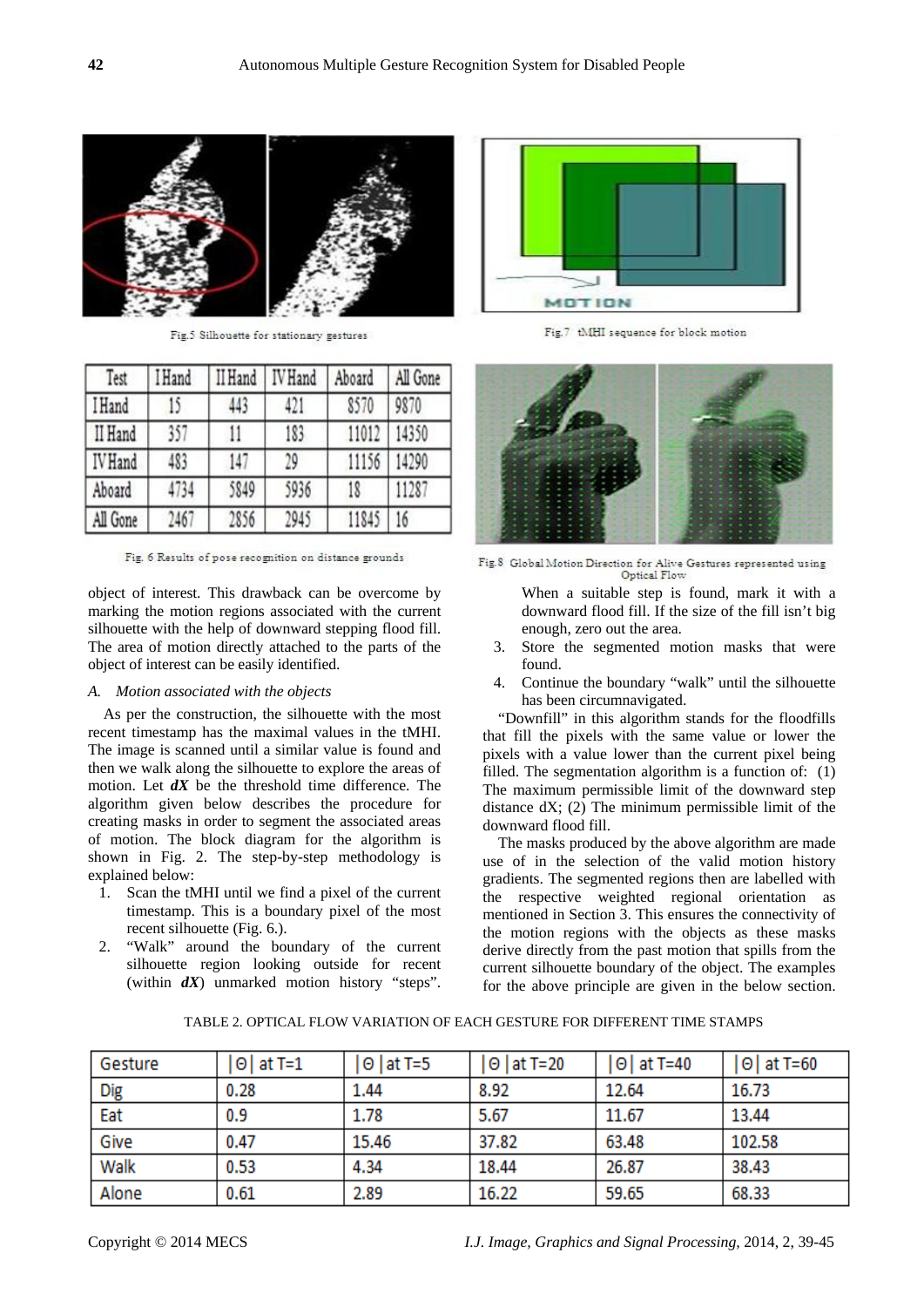

Figure 8. Microcontroller based Web server connected to the robot which is further connected to the laptop

#### *B. Motion Segmentation examples*

Motion segmentation using the method elaborated above, is demonstrated by giving motion gestures as input to the system as shown in Fig 8. Note that the small arrows correctly catch the finger motion. The movement of the hand is captured by optical flow tracking the fingers (Fig. 7). At left, hand has just been brought down as indicated by the large global motion arrow. Fig. 10 shows segmented motion and recognized pose for inputted to the system. Our motion segmentation method was implemented using OpenCV, an optimized open source computer vision library maintained by Intel Corporation [6].

# V. MAHALANOBIS MATCH TO HU MOMENTS OF SILHOUETTE POSE

Recognition can be performed with the help of seven higher-order Hu moments [3], which provide shape differentiators that don't change with respect to translation and scale. The first 6 moments which convert a shape while being adamant towards any changes in translation of axes, degree of rotation and scale.

As the moments are of different orders, usage of Mahalanobis distance metric is a necessity [3]. The matching is based on a statistical measure of closeness to training examples as computing the distance between any two Hu moments is not feasible using Euclidean distance.

$$
ma(x) = (x - m)^T P^{-1} (x - m)
$$
\n(3)

where *x* denotes the moment feature vector, *m* denotes the mean of the training vectors while  $K^{-1}$  denotes the inverse covariance matrix for the training vectors. Another approach to motion analysis and pose recognition makes use of the histograms of the segmented silhouette region.

## VI.SYSTEM DESCRIPTION

The system comprises of a computing device (i.e. laptop), wireless robot, and AVR microcontroller based web server. The computing device can be any machine capable of running the presented algorithm of the paper for gesture recognition; in this case we have used a laptop. A wireless robot that is used to make the movements based on the instructions received. The third part is the AVR microcontroller based web server connected to wireless robot. AT mega 32 microcontroller is used in the web server having an Ethernet jack for Internet connectivity. The web server also has a LCD screen for displaying current IP address and various pins which are used for connecting the robot to web server.

First the computing device is used for gesture recognition. After the recognition of the gesture, the wireless robot is controlled using a microcontrollerbased webserver (Fig 8) placed on the robot. Each gesture is assigned a particular signal that is transmitted to the robot using the Internet to the IP address of the web server connected to the robot. The web server passes the signal to robot and it acts accordingly. On identification of each gesture, the signal is transmitted using an LAN cable to the web server consisting of Ethernet port with a valid IP address that decodes the signal. The microcontroller based web server is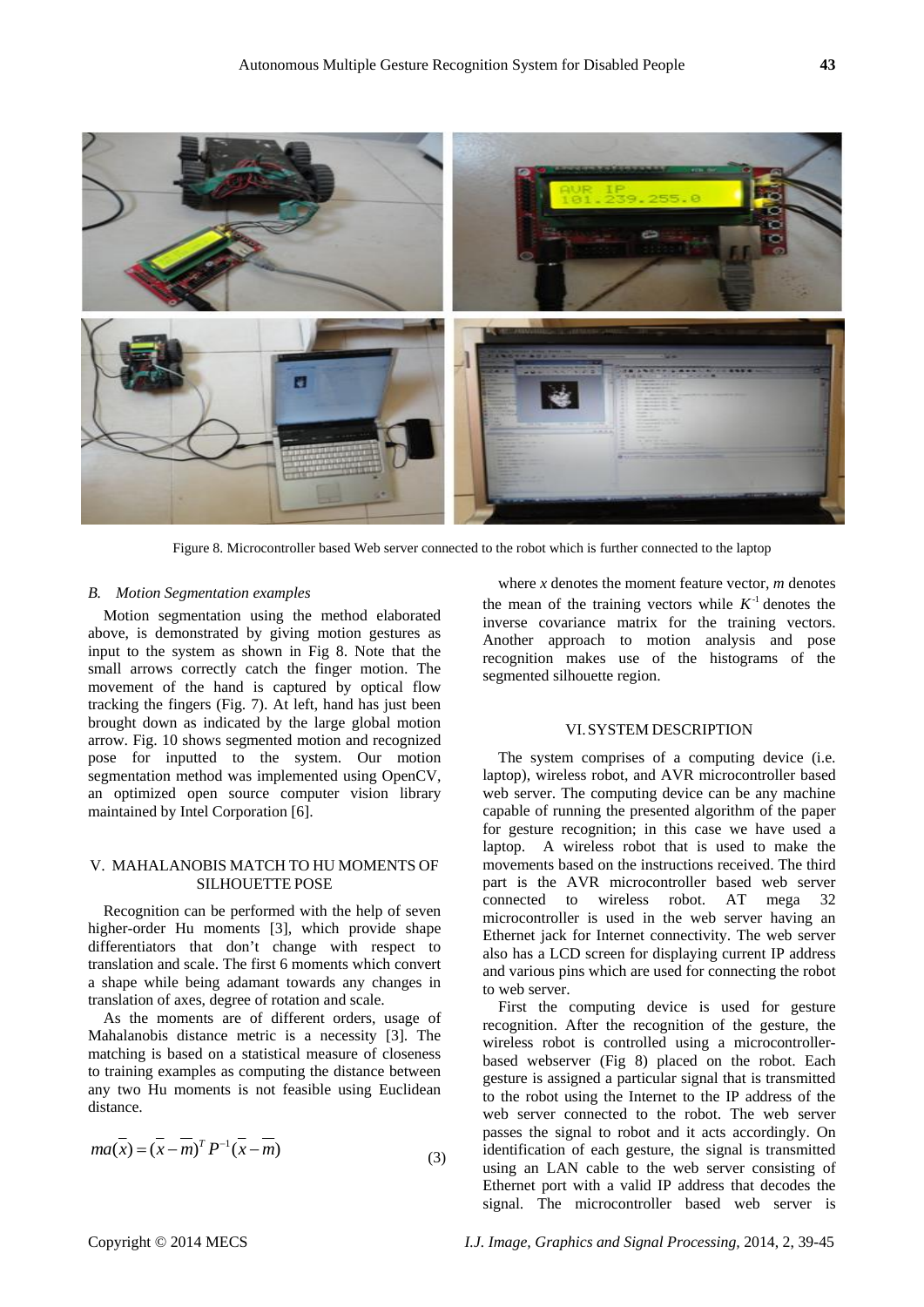connected to the pc using LAN cable. The information to be sent is passed on to the web server. The data received by the web server is decoded and appropriate instructions are passed on the robot via the 4 ports to which the robot is connected. Finally the robot makes the appropriate action/movement based on the signal received from the web server's ports.

## VII. EXPERIMENTATION RESULTS

The simulations enable us to investigate the capabilities of our system to demonstrate the utility for the hearing impaired in the day-to-day life. The section elaborates and explains in detail the results obtained from the simulations carried out on a Pentium Core 2 duo 1.83 Ghz machine. The experimentation was to test the system's capability for the hearing impaired in the daily life.

The system is tested mainly on 10 gestures I hand, II hand, IV hand, abandon, aboard, dig, eat, give, walk and alone taken from the standard library of American Sign Language (ASL). The testing set consists of 5 stationary gestures along with 5 gestures involving motion.

The five stationary gestures inputted to the system are segmented from the background as contours as shown in Fig. 5. The stationary gestures are easily extracted using variation in standard deviation of pixels of the moving body that is absent in the stationary background pixels. The gesture recognition is further carried out using mahabolis distance. The resultant matrix generated from recognition is shown in Table. 1.

The movement of the five gestures with motion is computed using optical flow computation as show in Fig. 6. Gestures are recognized using optical flow variation of each gesture for different time stamps as shown in Table. 2.

The gesture recognized by the system is further used to send appropriate instructions to web server attached to robot via the LAN port as show in Fig. 8. The robot moves in a particular direction as specified by the gesture signal/instruction forwarded by web server. In the present stage the five stationary gestures are used to control the robot. I hand was used to move the robot forward, II hand was used to move backward while the right turn was take by IV hand and left turn was worked out by abandon. All gone gesture was used to stop the robot.

#### VIII.CONCLUSION

The system makes use of the gestures used by the hearing impaired to control the wireless robot. The system is based on a novel method of normal optical flow motion that segments motion into regions that are meaningfully connected to movements of the object of interest. The system recognizes the gesture presented to the system on the basis of mahabolis distance and optical flow computation for stationary and moving gestures respectively, which further used to controls the

movement of the robot via a microcontroller-based webserver. This system can be further modified in future to operate the day-to-day equipment with the help of gestures. The system can be a boon for the physically and mentally challenged people.

## **REFERENCES**

- [1] Hu, M. Visual pattern recognition by moment invariants. IRE Trans. Information Theory, Vol. IT-8, Num. 2, 1962.
- [2] Elgammal, A., Harwood, D. and Davis L. Nonparametric Model for Background Subtraction, IEEE FRAME-RATE Workshop, http://www.eecs.lehigh.edu/FRAME/. 1999.
- [3] Therrien, C. Decision Estimation and Classification. John Wiley and Sons, Inc., 1989.
- [4] Davis, J. Recognizing movement using motion histograms. MIT Media lab Technical Report #487, March 1999.
- [5] Cuttler, R. and M. Turk. View-based interpretation of real-time optical flow for gesture recognition. Int. Conf. On Automatic Face and Gesture Recognition, page 416-421.
- [6] Open Source Computer Vision Library (OpenCV) in C and optimized assembly modules on Intel's architecture can be downloaded from http://www.intel.com/research/mrl/research/cvlib.
- [7] Stauffer,C.; Grimson,W.E.L. "Learning patterns of activity using real-time tracking " IEEE Trans on Pattern Analysis and Machine Intelligence, Vol 22 pp. 747–757, 2002.
- [8] Tan, H.; Viscito, E.; Delp, E.; Allebach, J.; "Inspection of machine parts by backprojection reconstruction" IEEE int Conf. on Robotics and Automation. Proc, pp. 503-508,1987.
- [9] Yang Liu , George Chen , Nelson Max , Christian Hofsetz , Peter Mcguinness, "Visual Hull Rendering with Multi-view Stereo Refinement"WSCG, pp. 261-268, 2004.
- [10] James M. Rehg and Takeo Kanade;" Visual tracking of high DOF articulated structures: An application to human hand tracking" ECCV 1994.
- [11] Paolo Dario, Eugenio Guglielmelli, Cecilia Laschi, Giancarlo Teti "MOVAID: a personal robot in everyday life of disabled and elderly people" Journal of Technology and Disability, pp77-93, 1999.
- [12] Balaguer, C.;Gimenez, A.;Jardon, A.;Cabas, R.;Correal, R. "Live experimentation of the service robot applications for elderly people care in home environments" Int conf. of Intelligent Robots and Systems, (IROS 2005). pp. 2345-2350, 2005.
- [13] J.M. Noyes, R. Haigh, A.F.Starr "Automatic speech recognition for disabled people" journal of Applied Ergonomics, Vol 20, Issue 4, Pages 293- 298 December 1989.
- [14] Hayati, S.;Volpe, R.;Backes, P.;Balaram, J.;Welch, R.;Ivlev, R.;Tharp, G.;Peters, S.;Ohm, T.;Petras, R.;Laubach, S.;"The Rocky 7 rover: a Mars